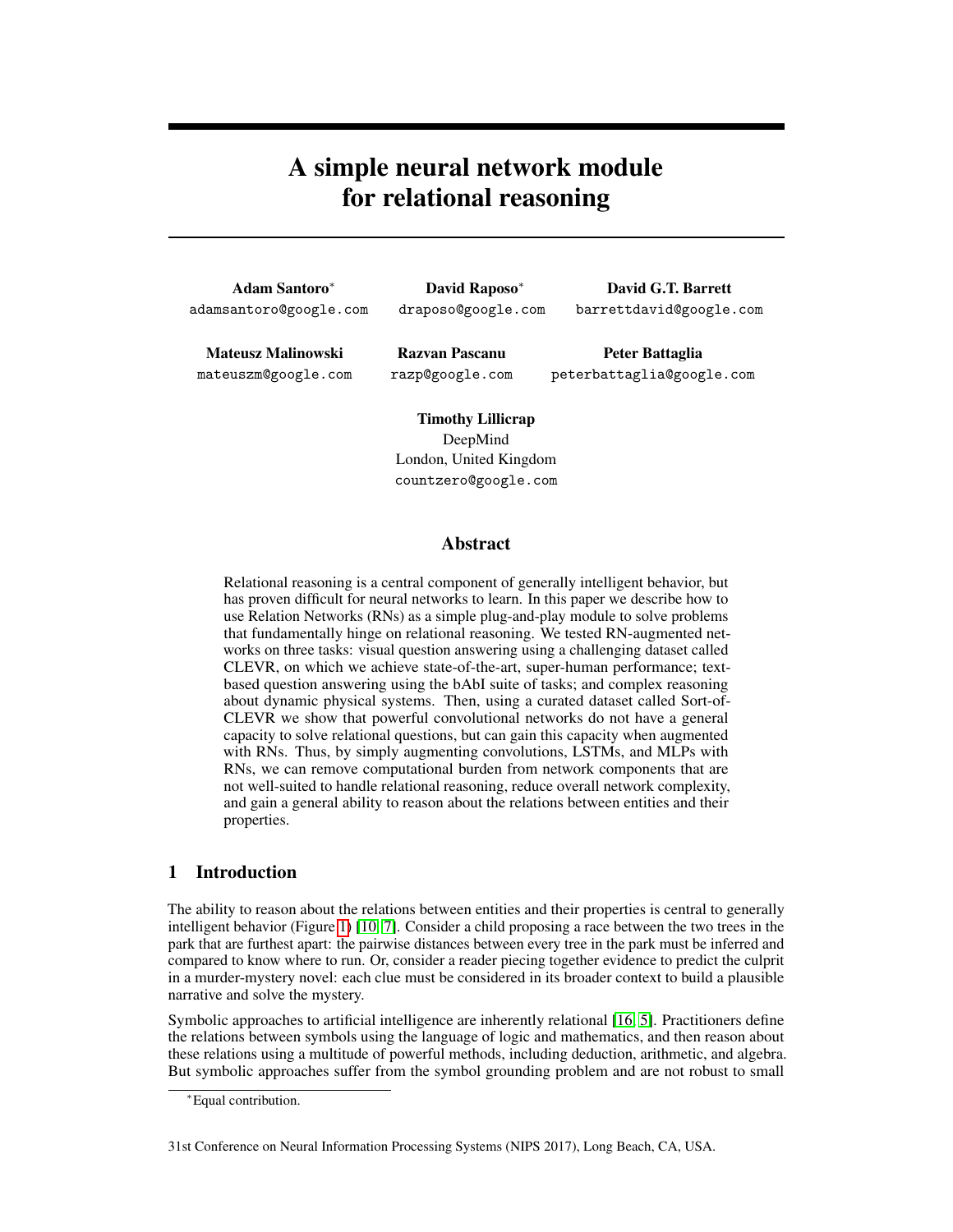

**Non-relational question: Original Image:**

What is the size of the brown sphere?

#### **Relational question:**

Are there any rubber things that have the same size as the yellow metallic cylinder?





Figure 1: An illustrative example from the CLEVR dataset of relational reasoning. An image containing four objects is shown alongside non-relational and relational questions. The relational question requires explicit reasoning about the relations between the four objects in the image, whereas the non-relational question requires reasoning about the attributes of a particular object.

task and input variations [5]. Other approaches, such as those based on statistical learning, build representations from raw data and often generalize across diverse and noisy conditions [12]. However, a number of these approaches, such as deep learning, often struggle in data-poor problems where the underlying structure is characterized by sparse but complex relations [3, 11]. Our results corroborate these claims, and further demonstrate that seemingly simple relational inferences are remarkably difficult for powerful neural network architectures such as convolutional neural networks (CNNs) and multi-layer perceptrons (MLPs).

Here, we explore "Relation Networks" (RN) as a general solution to relational reasoning in neural networks. RNs are architectures whose computations focus explicitly on relational reasoning [18]. Although several other models supporting relation-centric computation have been proposed, such as Graph Neural Neworks, Gated Graph Sequence Neural Netoworks, and Interaction Networks, [20, 13, 2], RNs are simpler, more exclusively focused on general relation reasoning, and easier to integrate within broader architectures. Moreover, RNs require minimal oversight to construct their input, and can be applied successfully to tasks even when provided with relatively unstructured inputs coming from CNNs and LSTMs. We applied an RN-augmented architecture to CLEVR [7], a recent visual question answering (QA) dataset on which state-of-the-art approaches have struggled due to the demand for rich relational reasoning. Our networks vastly outperformed the best generally-applicable visual QA architectures, and achieve state-of-the-art, super-human performance. RNs also solve CLEVR from state descriptions, highlighting their versatility in regards to the form of their input. We also applied an RN-based architecture to the bAbI text-based QA suite [22] and solved 18/20 of the subtasks. Finally, we trained an RN to make challenging relational inferences about complex physical systems and motion capture data. The success of RNs across this set of substantially dissimilar task domains is testament to the general utility of RNs for solving problems that require relation reasoning.

# 2 Relation Networks

An RN is a neural network module with a structure primed for relational reasoning. The design philosophy behind RNs is to constrain the functional form of a neural network so that it captures the core common properties of relational reasoning. In other words, the capacity to compute relations is baked into the RN architecture without needing to be learned, just as the capacity to reason about spatial, translation invariant properties is built-in to CNNs, and the capacity to reason about sequential dependencies is built into recurrent neural networks.

In its simplest form the RN is a composite function:

$$
RN(O) = f_{\phi} \left( \sum_{i,j} g_{\theta}(o_i, o_j) \right), \qquad (1)
$$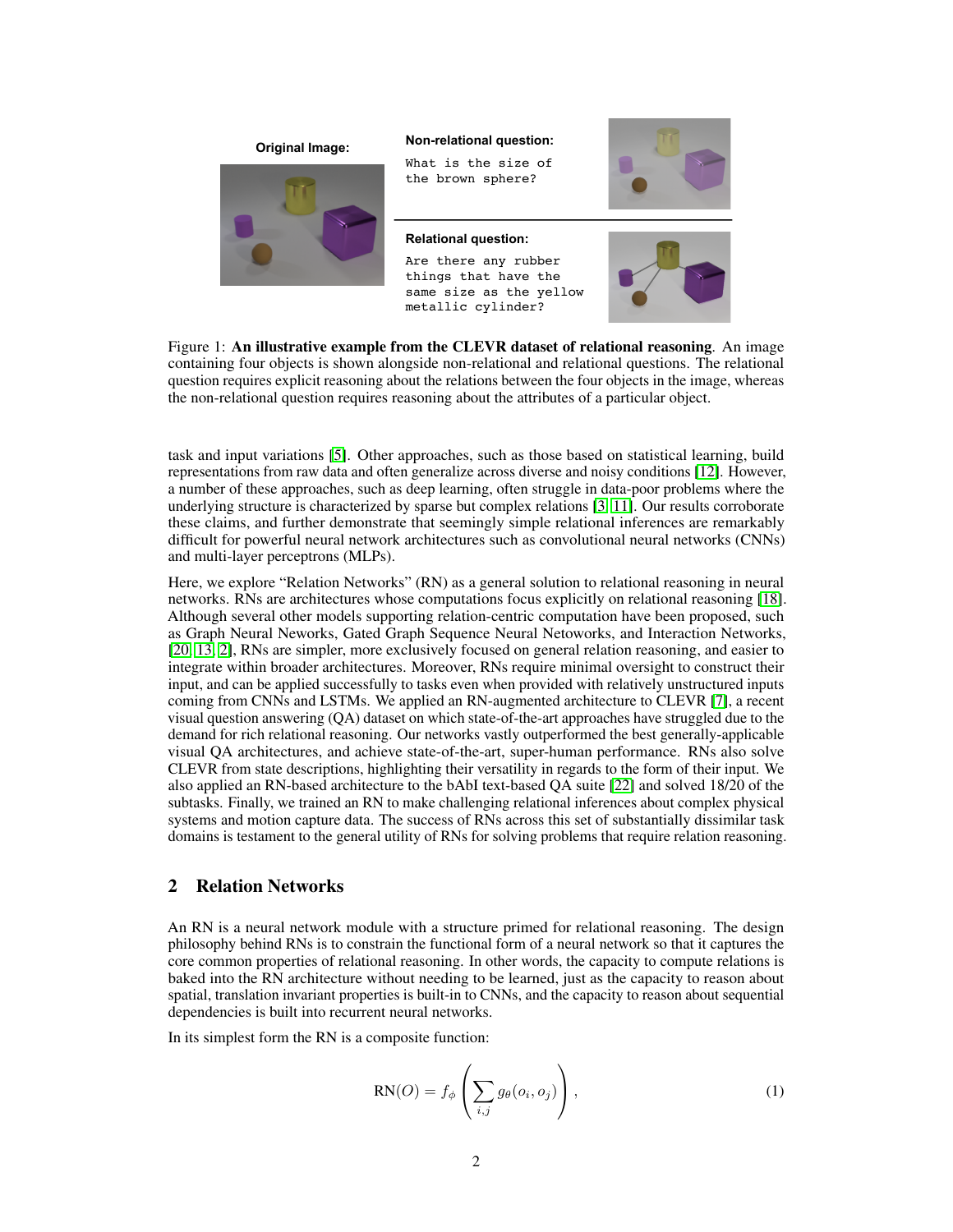where the input is a set of "objects"  $O = \{o_1, o_2, ..., o_n\}$ ,  $o_i \in \mathbb{R}^m$  is the  $i^{th}$  object, and  $f_\phi$  and  $g_\theta$ are functions with parameters  $\phi$  and  $\theta$ , respectively. For our purposes,  $f_{\phi}$  and  $g_{\theta}$  are MLPs, and the parameters are learnable synaptic weights, making RNs end-to-end differentiable. We call the output of  $g_{\theta}$  a "relation"; therefore, the role of  $g_{\theta}$  is to infer the ways in which two objects are related, or if they are even related at all.

RNs have three notable strengths: they learn to infer relations, they are data efficient, and they operate on a set of objects – a particularly general and versatile input format – in a manner that is order invariant.

**RNs learn to infer relations** The functional form in Equation 1 dictates that an RN should consider the potential relations between *all* object pairs. This implies that an RN is not necessarily privy to which object relations actually exist, nor to the actual meaning of any particular relation. Thus, RNs must *learn to infer* the existence and implications of object relations.

In graph theory parlance, the input can be thought of as a complete and directed graph whose nodes are objects and whose edges denote the object pairs whose relations should be considered. Although we focus on this "all-to-all" version of the RN throughout this paper, this RN definition can be adjusted to consider only some object pairs. Similar to Interaction Networks [2], to which RNs are related, RNs can take as input a list of only those pairs that should be considered, if this information is available. This information could be explicit in the input data, or could perhaps be extracted by some upstream mechanism.

**RNs are data efficient** RNs use a single function  $g_{\theta}$  to compute each relation. This can be thought of as a single function operating on a batch of object pairs, where each member of the batch is a particular object-object pair from the same object set. This mode of operation encourages greater generalization for computing relations, since  $g_{\theta}$  is encouraged not to over-fit to the features of any particular object pair. Consider how an MLP would learn the same function. An MLP would receive *all* objects from the object set simultaneously as its input. It must then learn and embed  $n^2$  (where n is the number of objects) identical functions within its weight parameters to account for all possible object pairings. This quickly becomes intractable as the number of objects grows. Therefore, the cost of learning a relation function  $n^2$  times using a single feedforward pass per sample, as in an MLP, is replaced by the cost of  $n^2$  feedforward passes per object set (i.e., for each possible object pair in the set) and learning a relation function just once, as in an RN.

**RNs operate on a set of objects** The summation in Equation 1 ensures that the RN is invariant to the order of objects in its input, respecting the property that sets are order invariant. Although we used summation, other commutative operators – such as max, and average pooling – can be used instead.

# 3 Tasks

We applied RN-augmented networks to a variety of tasks that hinge on relational reasoning. To demonstrate the versatility of these networks we chose tasks from a number of different domains, including visual QA, text-based QA, and dynamic physical systems.

# 3.1 CLEVR

In visual QA a model must learn to answer questions about an image (Figure 1). This is a challenging problem domain because it requires high-level scene understanding [1, 14]. Architectures must perform complex relational reasoning – spatial and otherwise – over the features in the visual inputs, language inputs, and their conjunction. However, the majority of visual QA datasets require reasoning in the absence of fully specified word vocabularies, and perhaps more perniciously, a vast and complicated knowledge of the world that is not available in the training data. They also contain ambiguities and exhibit strong linguistic biases that allow a model to learn answering strategies that exploit those biases, without reasoning about the visual input [1, 15, 19].

To control for these issues, and to distill the core challenges of visual QA, the CLEVR visual QA dataset was developed [7]. CLEVR contains images of 3D-rendered objects, such as spheres and cylinders (Figure 2). Each image is associated with a number of questions that fall into different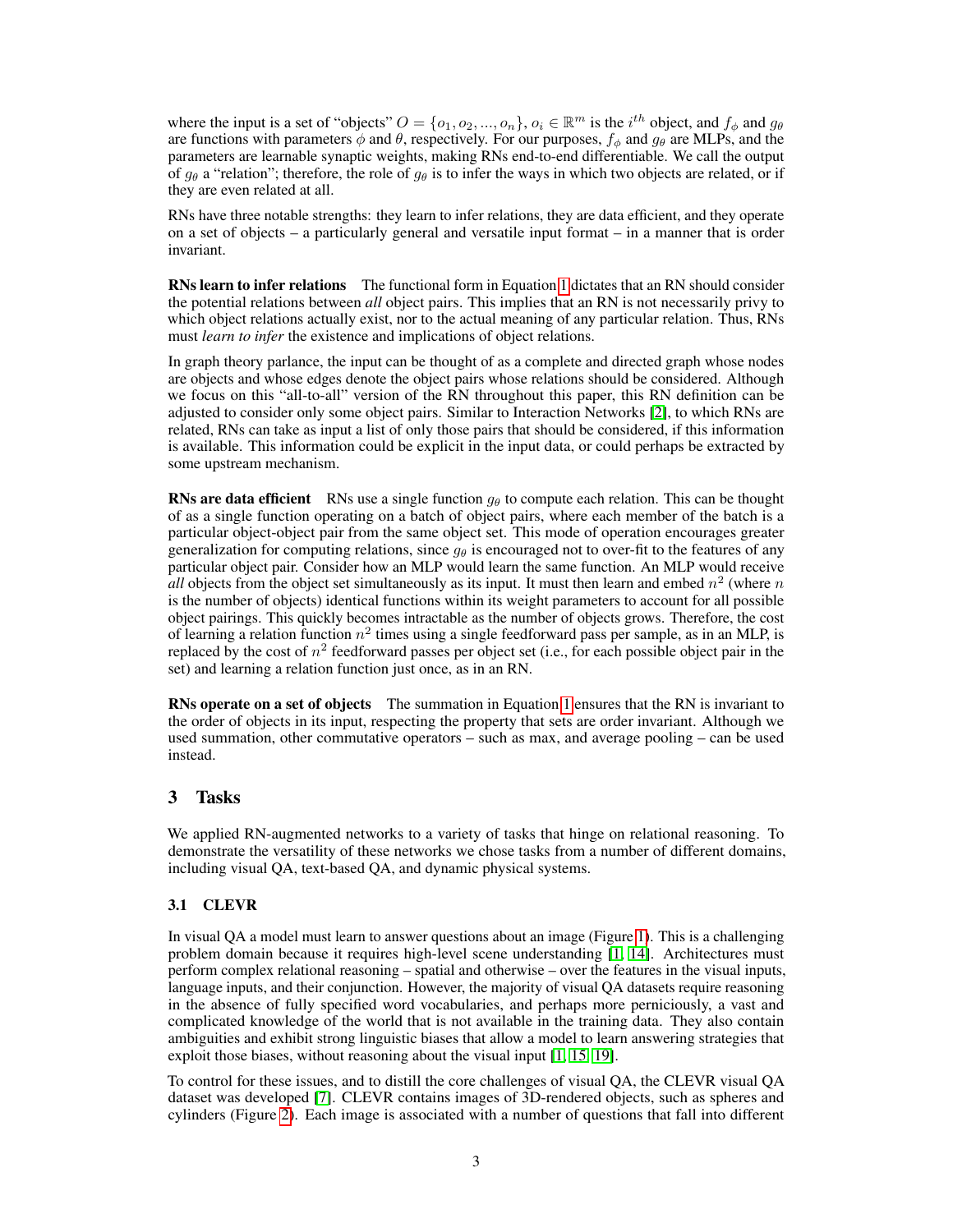categories. For example, query attribute questions may ask "*What is the color of the sphere?*", while compare attribute questions may ask "*Is the cube the same material as the cylinder?*".

For our purposes, an important feature of CLEVR is that many questions are explicitly relational in nature. Remarkably, powerful QA architectures [24] are unable to solve CLEVR, presumably because they cannot handle core relational aspects of the task. For example, as reported in the original paper a model comprised of ResNet-101 image embeddings with LSTM question processing and augmented with stacked attention modules vastly outperformed other models at an overall performance of 68.5% (compared to 52.3% for the next best, and 92.6% human performance) [7]. However, for compare attribute and count questions (i.e., questions heavily involving relations across objects), the model performed little better than the simplest baseline, which answered questions solely based on the probability of answers in the training set for a given question category (Q-type baseline).

We used two versions of the CLEVR dataset: (i) the pixel version, in which images were represented in standard 2D pixel form. (ii) a state description version, in which images were explicitly represented by state description matrices containing factored object descriptions. Each row in the matrix contained the features of a single object – 3D coordinates  $(x, y, z)$ ; color  $(r, g, b)$ ; shape (cube, cylinder, etc.); material (rubber, metal, etc.); size (small, large, etc.). When we trained our models, we used *either* the pixel version or the state description version, depending on the experiment, but not both together.

# 3.2 Sort-of-CLEVR

To explore our hypothesis that the RN architecture is better suited to general relational reasoning as compared to more standard neural architectures, we constructed a dataset similar to CLEVR that we call "Sort-of-CLEVR"<sup>2</sup>. This dataset separates relational and non-relational questions.

Sort-of-CLEVR consists of images of 2D colored shapes along with questions and answers about the images. Each image has a total of 6 objects, where each object is a randomly chosen shape (square or circle). We used 6 colors (red, blue, green, orange, yellow, gray) to unambiguously identify each object. Questions are hard-coded as fixed-length binary strings to reduce the difficulty involved with natural language question-word processing, and thereby remove any confounding difficulty with language parsing. For each image we generated 10 relational questions and 10 non-relational questions. Examples of relational questions are: "*What is the shape of the object that is farthest from the gray object?*"; and "*How many objects have the same shape as the green object?*". Examples of non-relational questions are: "What is the shape of the *gray* object?"; and "*Is the blue object on the top or bottom of the scene?*". The dataset is also visually simple, reducing complexities involved in image processing.

# 3.3 bAbI

bAbI is a pure text-based QA dataset [22]. There are 20 tasks, each corresponding to a particular type of reasoning, such as deduction, induction, or counting. Each question is associated with a set of supporting facts. For example, the facts "*Sandra picked up the football*" and "*Sandra went to the office*" support the question "*Where is the football?*" (answer: "*office*"). A model succeeds on a task if its performance surpasses 95%. Many memory-augmented neural networks have reported impressive results on bAbI. When training jointly on all tasks using  $10K$  examples per task, Memory Networks pass 14/20, DNC 16/20, Sparse DNC 19/20, and EntNet 16/20 (the authors of EntNets report state-of-the-art at 20/20; however, unlike previously reported results this was not done with joint training on all tasks, where they instead achieve 16/20) [23, 4, 17, 6].

# 3.4 Dynamic physical systems

We developed a dataset of simulated physical mass-spring systems using the MuJoCo physics engine [21]. Each scene contained 10 colored balls moving on a table-top surface. Some of the balls moved independently, free to collide with other balls and the barrier walls. Other randomly selected ball pairs were connected by invisible springs or a rigid constraint. These connections prevented the balls from moving independently, due to the force imposed through the connections. Input data consisted of state descriptions matrices, where each ball was represented as a row in a matrix with features

<sup>&</sup>lt;sup>2</sup>The "Sort-of-CLEVR" dataset will be made publicly available online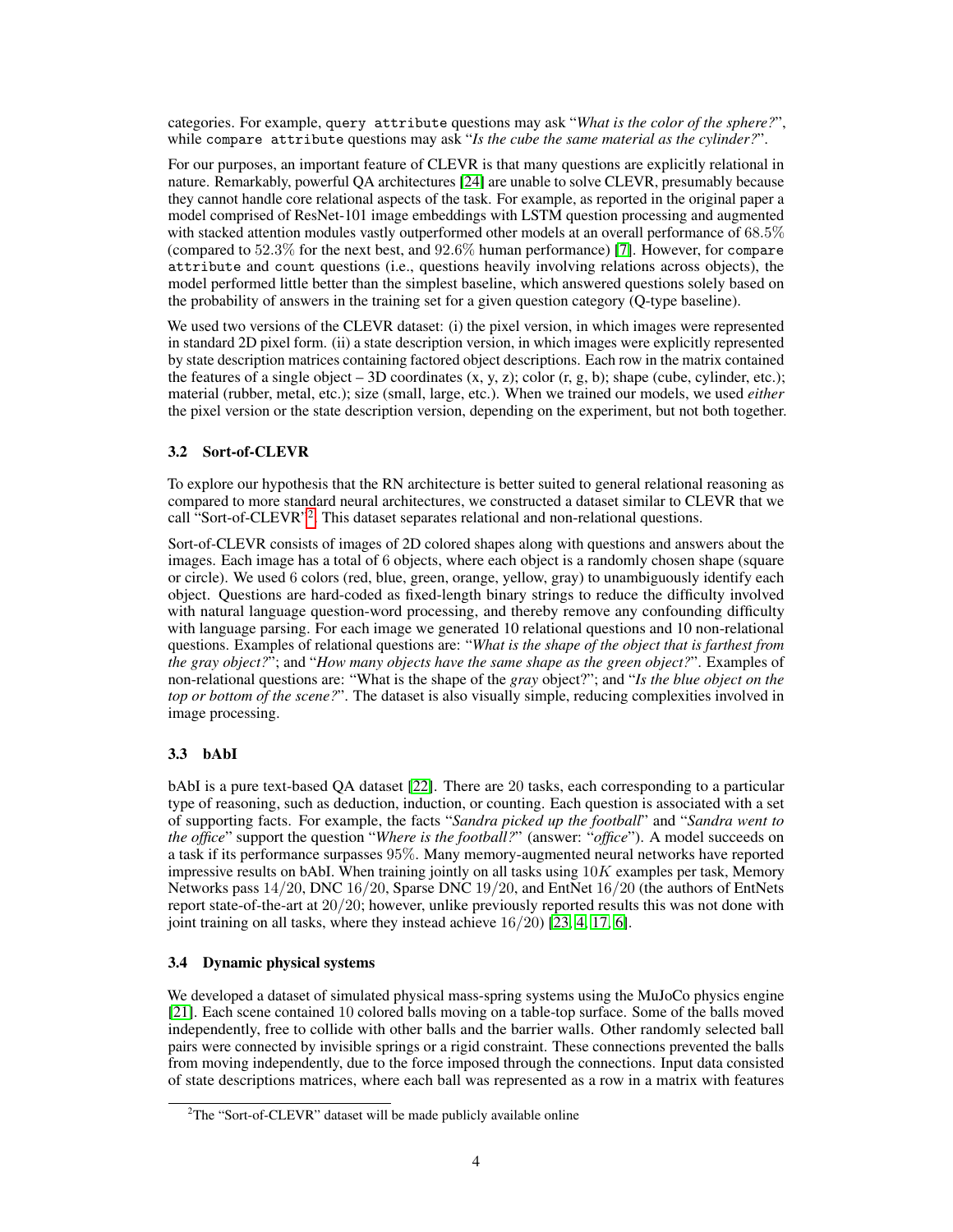representing the rgb color values of each object and their spatial coordinates (x and y) across 16 sequential time steps.

The introduction of random links between balls created an evolving physical system with a variable number "systems" of connected balls (where "systems" refers to connected graphs with balls as nodes and connections between balls as edges). We defined two separate tasks: 1) infer the existence or absence of connections between balls when only observing their color and coordinate positions across multiple sequential frames, and 2) count the number of systems on the table-top, again when only observing each ball's color and coordinate position across multiple sequential frames.

Both of these tasks involve reasoning about the relative positions and velocities of the balls to infer whether they are moving independently, or whether their movement is somehow dependent on the movement of other balls through invisible connections. For example, if the distance between two balls remains similar across frames, then it can be inferred that there is a connection between them. The first task makes these inferences explicit, while the second task demands that this reasoning occur implicitly, which is much more difficult. For further information on all tasks, including videos of the dynamic systems, see the supplementary information.

# 4 Models

In their simplest form RNs operate on *objects*, and hence do not explicitly operate on images or natural language. A central contribution of this work is to demonstrate the flexibility with which relatively unstructured inputs, such as CNN or LSTM embeddings, can be considered as a set of objects for an RN. As we describe below, we require minimal oversight in factorizing the RN's input into a set of objects.



Figure 2: Visual QA architecture. Questions are processed with an LSTM to produce a question embedding, and images are processed with a CNN to produce a set of objects for the RN. Objects (three examples illustrated here in yellow, red, and blue) are constructed using feature-map vectors from the convolved image. The RN considers relations across all pairs of objects, conditioned on the question embedding, and integrates all these relations to answer the question.

Dealing with pixels We used a CNN to parse pixel inputs into a set of objects. The CNN took images of size  $128 \times 128$  and convolved them through four convolutional layers to k feature maps of size  $d \times d$ , where k is the number of kernels in the final convolutional layer. We remained agnostic as to what particular image features should constitute an object. So, after convolving the image, each of the  $d^2$  k-dimensional cells in the  $d \times d$  feature maps was tagged with a coordinate (from the range  $(-1, 1)$  for each of the x- and y-coordinates)<sup>3</sup> indicating its relative spatial position, and was treated as an object for the RN (see Figure 2). This means that an "object" could comprise the background, a particular physical object, a texture, conjunctions of physical objects, etc., which affords the model great flexibility in the learning process.

<sup>&</sup>lt;sup>3</sup>We also experimented without this tagging, and achieved performance of  $88\%$  on the validation set.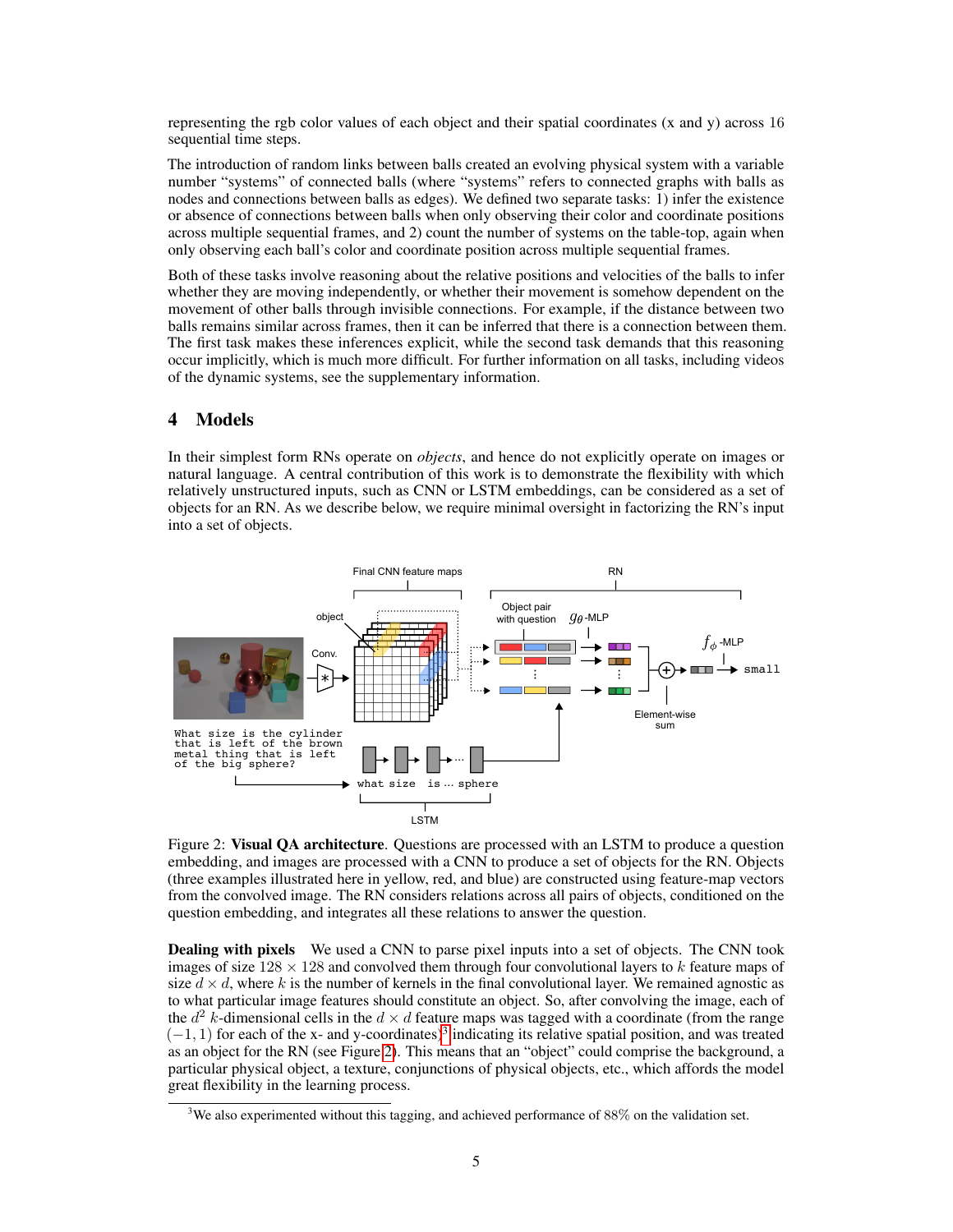Conditioning RNs with question embeddings The existence and meaning of an object-object relation should be question dependent. For example, if a question asks about a large sphere, then the relations between small cubes are probably irrelevant. So, we modified the RN architecture such that  $g_{\theta}$  could condition its processing on the question:  $a = f_{\phi}(\sum_{i,j} g_{\theta}(o_i, o_j, q))$ . To get the question embedding  $q$ , we used the final state of an LSTM that processed question words. Question words were assigned unique integers, which were then used to index a learnable lookup table that provided embeddings to the LSTM. At each time-step, the LSTM received a single word embedding as input, according to the syntax of the English-encoded question.

**Dealing with state descriptions** We can provide state descriptions directly into the RN, since state descriptions are pre-factored object representations. Question processing can proceed as before: questions pass through an LSTM using a learnable lookup embedding for individual words, and the final state of the LSTM is concatenated to each object-pair.

Dealing with natural language For the bAbI suite of tasks the natural language inputs must be transformed into a set of objects. This is a distinctly different requirement from visual QA, where objects were defined as spatially distinct regions in convolved feature maps. So, we first took the 20 sentences in the support set that were immediately prior to the probe question. Then, we tagged these sentences with labels indicating their relative position in the support set, and processed each sentence word-by-word with an LSTM (with the same LSTM acting on each sentence independently). We note that this setup invokes minimal prior knowledge, in that we delineate objects as sentences, whereas previous bAbI models processed all word tokens from all support sentences sequentially. It's unclear how much of an advantage this prior knowledge provides, since period punctuation also unambiguously delineates sentences for the token-by-token processing models. The final state of the sentence-processing-LSTM is considered to be an object. Similar to visual QA, a separate LSTM produced a question embedding, which was appened to each object pair as input to the RN. Our model was trained on the joint version of bAbI (all 20 tasks simultaneously), using the full dataset of 10K examples per task.

Model configuration details For the CLEVR-from-pixels task we used: 4 convolutional layers each with 24 kernels, ReLU non-linearities, and batch normalization; 128 unit LSTM for question processing; 32 unit word-lookup embeddings; four-layer MLP consisting of 256 units per layer with ReLU non-linearities for  $g_{\theta}$ ; and a three-layer MLP consisting of 256, 256 (with 50% dropout), and 29 units with ReLU non-linearities for  $f_{\phi}$ . The final layer was a linear layer that produced logits for a softmax over the answer vocabulary. The softmax output was optimized with a cross-entropy loss function using the Adam optimizer with a learning rate of  $2.5e^{-4}$ . We used size 64 mini-batches and distributed training with 10 workers synchronously updating a central parameter server. The configurations for the other tasks are similar, and can be found in the supplementary information.

We'd like to emphasize the simplicity of our overall model architecture compared to the visual QA architectures used on CLEVR thus far, which use ResNet or VGG embeddings, sometimes with fine-tuning, very large LSTMs for language encoding, and further processing modules, such as stacked or iterative attention, or large fully connected layers (upwards of 4000 units, often) [7].

# 5 Results

# 5.1 CLEVR from pixels

Our model achieved state-of-the-art performance on CLEVR at 95.5%, exceeding the best model trained only on the pixel images and questions at the time of the dataset's publication by 27%, and surpassing human performance in the task (see Table 1 and Figure 3).

These results – in particular, those obtained in the compare attribute and count categories – are a testament to the ability of our model to do relational reasoning. In fact, it is in these categories that state-of-the-art models struggle most. Furthermore, the relative simplicity of the network components used in our model suggests that the difficulty of the CLEVR task lies in its relational reasoning demands, not on the language or the visual processing.

Many CLEVR questions involve computing and comparing more than one relation; for example, consider the question: *"There is a big thing on the right side of the big rubber cylinder that is behind*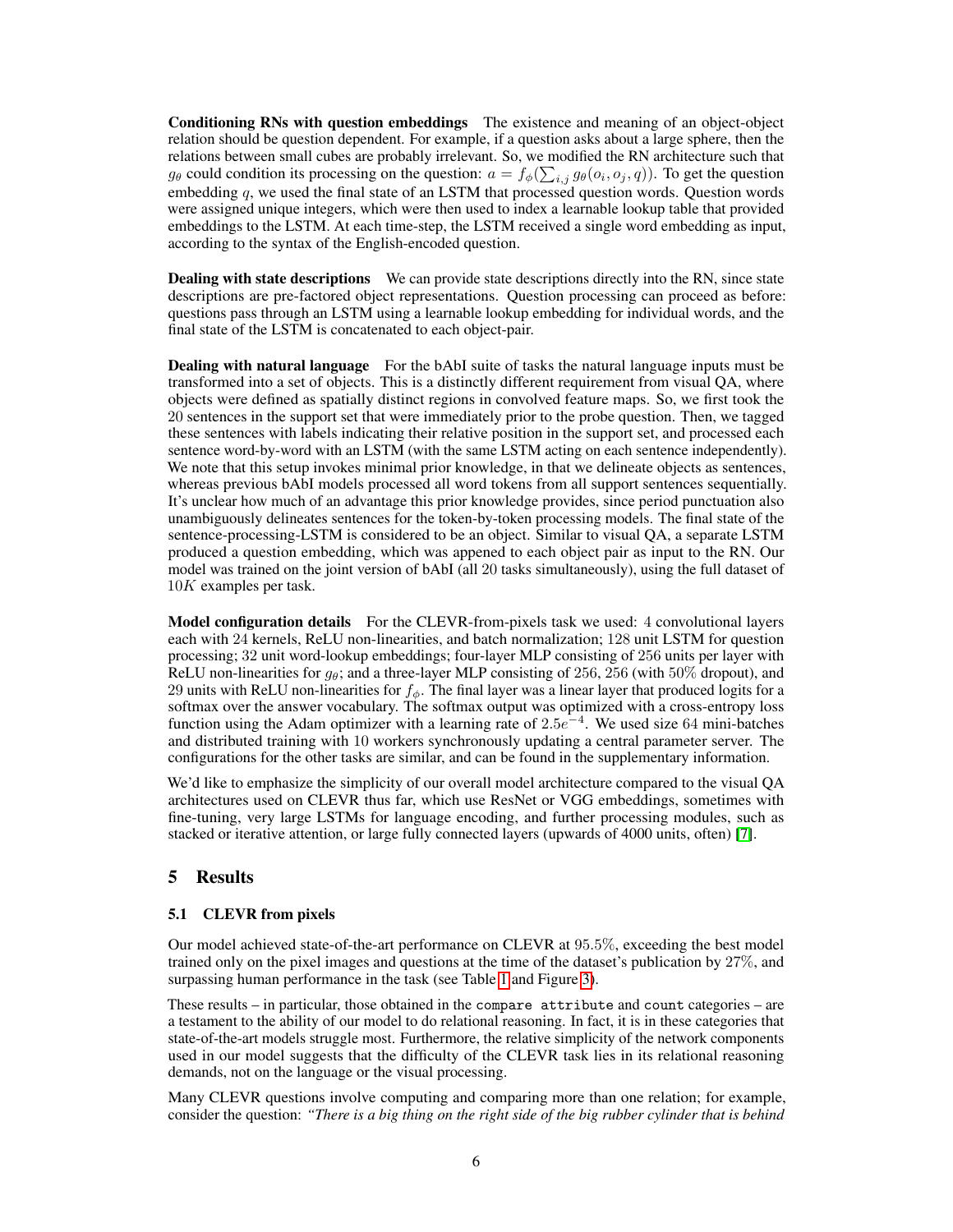| Model           | <b>Overall</b> | Count | Exist | Compare<br><b>Numbers</b> | Query<br>Attribute | Compare<br>Attribute |
|-----------------|----------------|-------|-------|---------------------------|--------------------|----------------------|
| Human           | 92.6           | 86.7  | 96.6  | 86.5                      | 95.0               | 96.0                 |
| Q-type baseline | 41.8           | 34.6  | 50.2  | 51.0                      | 36.0               | 51.3                 |
| <b>LSTM</b>     | 46.8           | 41.7  | 61.1  | 69.8                      | 36.8               | 51.8                 |
| CNN+LSTM        | 52.3           | 43.7  | 65.2  | 67.1                      | 49.3               | 53.0                 |
| $CNN+LSTM+SA$   | 68.5           | 52.2  | 71.1  | 73.5                      | 85.3               | 52.3                 |
| $CNN+LSTM+SA*$  | 76.6           | 64.4  | 82.7  | 77.4                      | 82.6               | 75.4                 |
| $CNN+LSTM+RN$   | 95.5           | 90.1  | 97.8  | 93.6                      | 97.9               | 97.1                 |

\* Our implementation, with optimized hyperparameters and trained end-to-end using the same CNN as in our RN model. We also tagged coordinates, which did not improve performance.

Table 1: **Results on CLEVR from pixels.** Performances of our model (RN) and previously reported models [8], measured as accuracy on the test set and broken down by question category.

*the large cylinder to the right of the tiny yellow rubber thing; What is its shape?"*, which has three spatial relations ("right side", "behind", "right of"). On such questions, our model achieves 93% performance, indicating that the model can handle complex relational reasoning.

Results using privileged training information A more recent study reports overall performance of 96.9% on CLEVR, but uses additional supervisory signals on the functional programs used to generate the CLEVR questions [8]. It is not possible for us to directly compare this to our work since we do not use these additional supervision signals. Nonetheless, our approach greatly outperforms a version of their model that was not trained with these extra signals, and even a version of their model trained using  $9K$  ground-truth programs. Thus, RNs can achieve very competitive, and even super-human results under much weaker and more natural assumptions, and even in situations when functional programs are unavailable.



Figure 3: Results on CLEVR from pixels. The RN-augmented model outperformed all other models and exhibited super-human performance overall. In particular, it solved "compare attribute" questions, which trouble all other models because they heavily depend on relational reasoning.

#### 5.2 CLEVR from state descriptions

To demonstrate that the RN is robust to the form of its input, we trained our model on the state description matrix version of the CLEVR dataset. The model achieved an accuracy of 96.4%. This result demonstrates the generality of the RN module, showing its capacity to learn and reason about object relations while being agnostic to the kind of inputs it receives  $-$  i.e., to the particular representation of the object features to which it has access. Therefore, RNs are not necessarily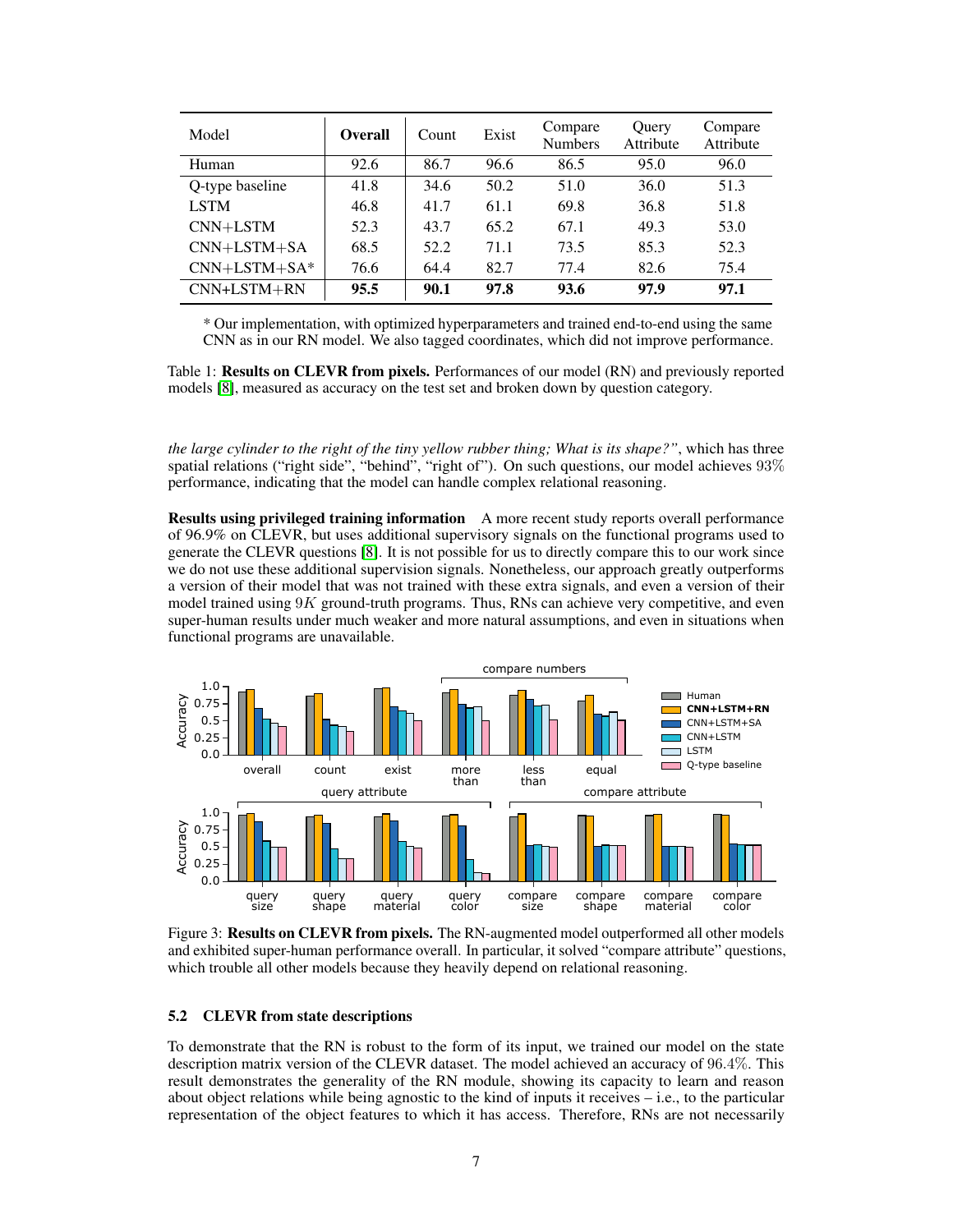restricted to visual problems, and can thus be applied in very different contexts, and to different tasks that require relational reasoning.

# 5.3 Sort-of-CLEVR from pixels

The results so far led us to hypothesize that the difficulty in solving CLEVR lies in its heavy emphasis on relational reasoning, contrary to previous claims that the difficulty lies in question parsing [9]. However, the questions in the CLEVR dataset are not categorized based on the degree to which they may be relational, making it hard to assess our hypothesis. Therefore, we use the Sort-of-CLEVR dataset which we explicitly designed to seperate out relational and non-relational questions (see Section 3.2).

We find that a CNN augmented with an RN achieves an accuracy above 94% for both relational and non-relational questions. However, a CNN augmented with an MLP only reached this performance on the non-relational questions, plateauing at 63% on the relational questions. This strongly indicates that models lacking a dedicated relational reasoning component struggle, or may even be completely incapable of solving tasks that require very simple relational reasoning. Augmenting these models with a relational module, like the RN, is sufficient to overcome this hurdle.

A simple "closest-to" or "furthest-from" relation is particularly revealing of a CNN+MLP's lack of general reasoning capabilities (52.3% success). For these relations a model must gauge the distances between *each* object, and then compare each of these distances. Moreover, depending on the images, the relevant distance could be quite small in magnitude, or quite large, further increasing the combinatoric difficulty of this task.

# 5.4 bAbI

Our model succeeded on  $18/20$  tasks. Notably, it succeeded on the basic induction task  $(2.1\%$ total error), which proved difficult for the Sparse DNC  $(54\%)$ , DNC  $(55.1\%)$ , and EntNet  $(52.1\%)$ . Also, our model did not catastrophically fail in any of the tasks: for the 2 tasks that it failed (the "two supporting facts", and "three supporting facts" tasks), it missed the 95% threshold by 3.1% and 11.5%, respectively. We also note that the model we evaluated was chosen based on overall performance on a withheld validation set, using a single seed. That is, we did not run multiple replicas with the best hyperparameter settings (as was done in other models, such as the Sparse DNC, which demonstrated performance fluctuations with a standard deviation of more than  $\pm 3$  tasks passed for the best choice of hyperparameters).

# 5.5 Dynamic physical systems

Finally, we trained our model on two tasks requiring reasoning about the dynamics of balls moving along a surface. In the connection inference task, our model correctly classified all the connections in 93% of the sample scenes in the test set. In the counting task, the RN achieved similar performance, reporting the correct number of connected systems for 95% of the test scene samples. In comparison, an MLP with comparable number of parameters was unable to perform better than chance for both tasks. Moreover, using this task to learn to infer relations results in transfer to unseen motion capture data, where RNs predict the connections between body joints of a walking human (see Supplementary Material for experimental details and example videos).

# 6 Discussion and Conclusions

RNs are powerful, versatile, and simple neural network modules with the capacity for relational reasoning. The performance of RN-augmented networks on CLEVR is especially notable; they significantly improve upon current general purpose, state-of-the-art models (upwards of 25%), indicating that previous architectures lacked a fundamental, general capacity to reason about relations. Moreover, these results unveil an important distinction between the often confounded notions of *processing* and *reasoning*. Powerful visual QA architectures contain components, such as ResNets, which are highly capable visual processors capable of detecting complicated textures and forms. However, as demonstrated by CLEVR, they lack an ability to *reason* about the features they detect.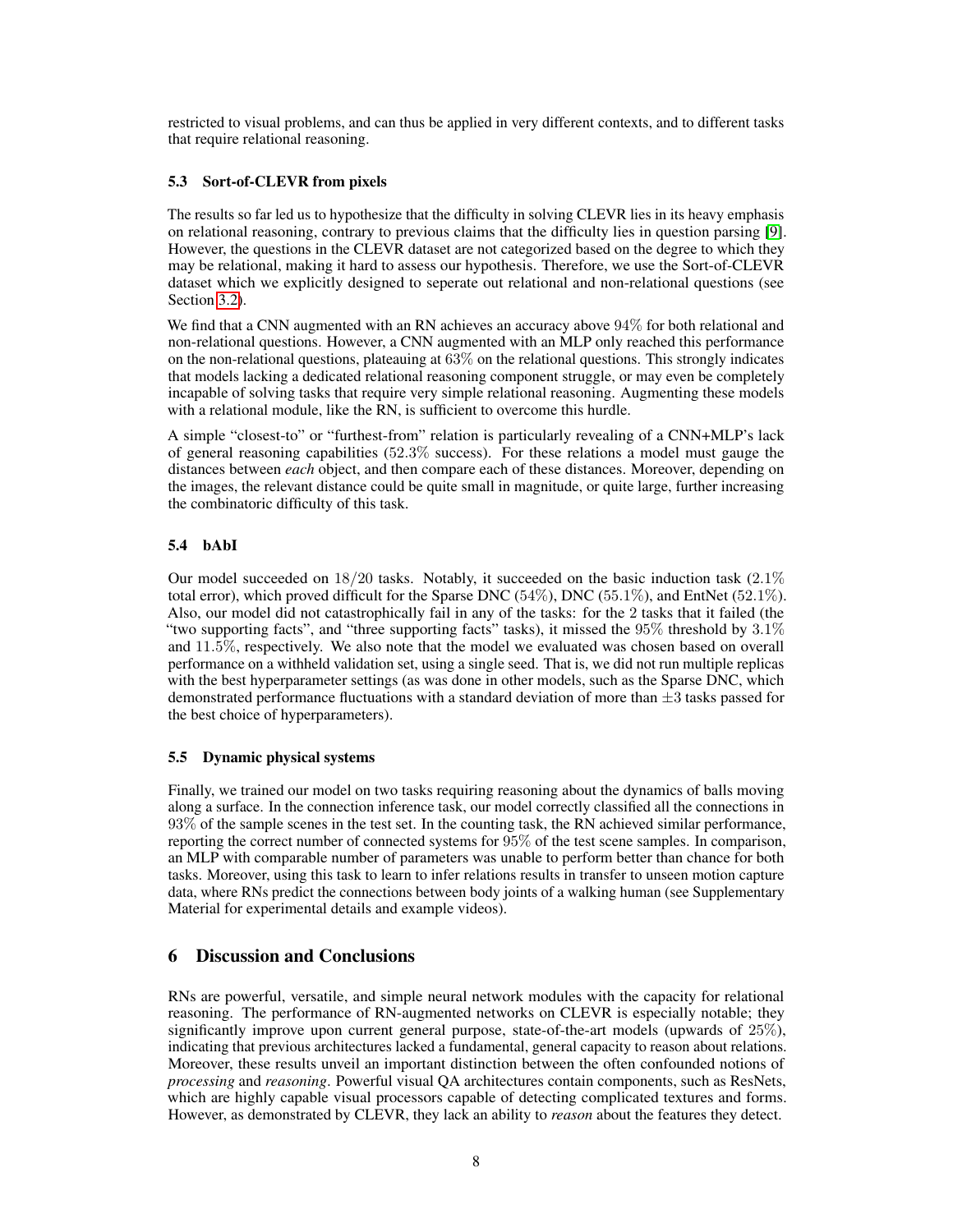RNs can easily exploit foreknowledge of the relations that should be computed for a particular task. Indeed, especially in circumstances with strong computational constraints, bounding the otherwise quadratic complexity of the number of relations could be advantageous. Attentional mechanisms could reduce the number of objects fed as input to the RN, and hence reduce the number of relations that need to be considered. Or, using an additional down-sampling convolutional or pooling layer could further reduce the number of objects provided as input to the RN; indeed, max-pooling to  $4 \times 4$ feature maps reduces the total number of objects, and hence computed relations, and results in 87% performance on the validation set.

RNs have a flexible input format: a set of objects. Our results show that, strikingly, the set of objects does not need to be cleverly pre-factored. RNs learn to deal with "object" representations provided by CNNs and LSTMs, presumably by influencing the content and form of the object representations via the gradients they propagate.

In future work it would be interesting to apply RNs to relational reasoning across highly abstract entities (for example, decisions in hierarchical reinforcement learning tasks). Relation reasoning is a central component of generally intelligent behavior, and so, we expect the RN to be a simple-to-use, useful and widely used neural module.

# Acknowledgments

We would like to thank Murray Shanahan, Ari Morcos, Scott Reed, Daan Wierstra, and many others on the DeepMind team, for critical feedback and discussions.